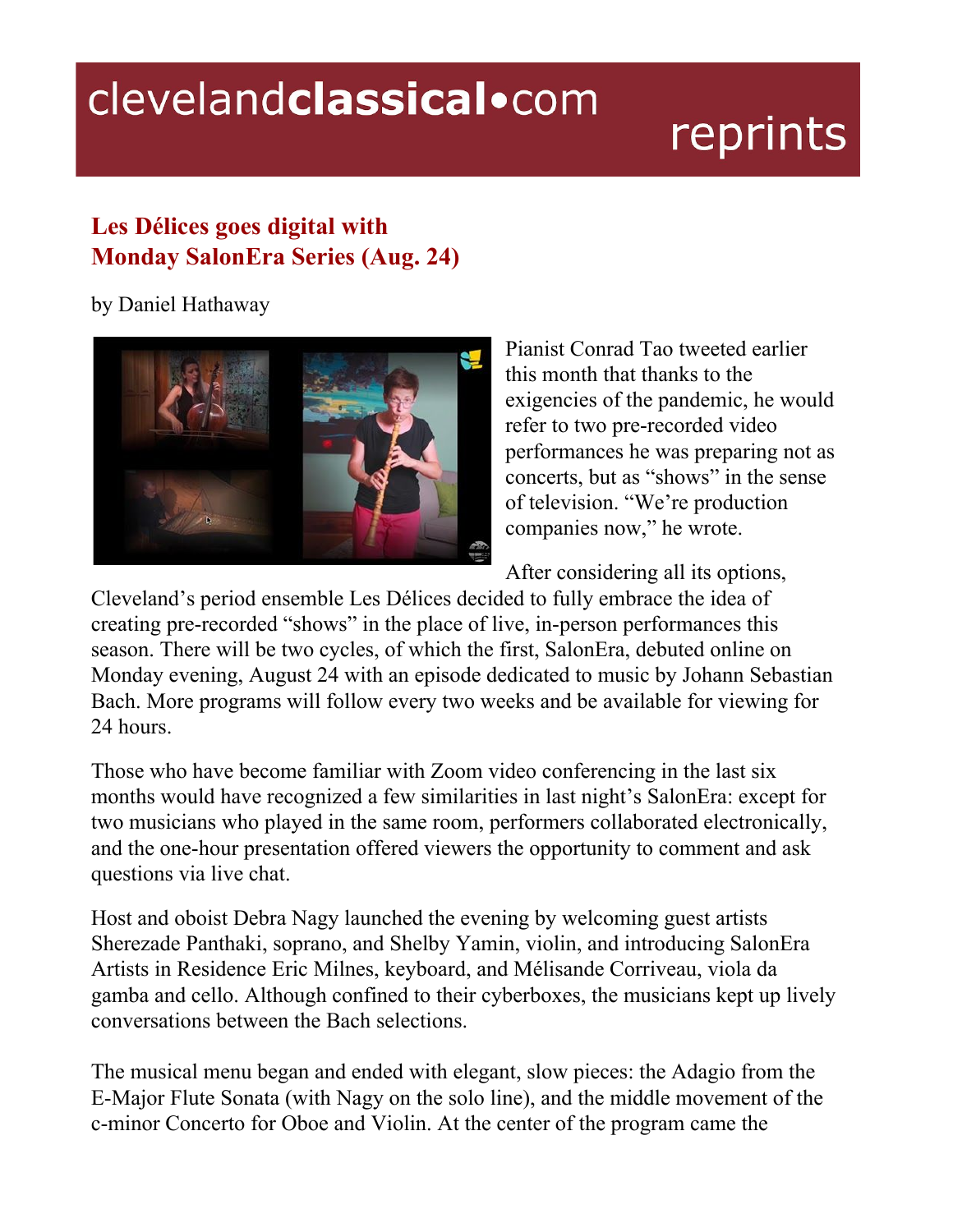cheerful oboe obbligato aria "Sich üben im Lieben" from the Wedding Cantata BWV 202. The rest of the playlist included an aria from Cantata 84, two movements from the D-Major Gamba Sonata, and the vivacious "Tempo di Borea" and Double from the b-minor Solo Violin Partita.



With performers of this caliber, it goes without saying that the singing and playing were superb. Happily, video and audio production values were high — both engineered by Eric Milnes. Except for the inevitable few moments of buffering (an internet thing) and some variable sound levels, nothing went awry technically.

A live Q&A followed the performance, where we learned some interesting things. Ex-Clevelander Ross W. Duffin, who suggested the name Apollo's Fire for our other local period instrument ensemble, also came up with "SalonEra" for Les Délices. Eric Milnes had indeed memorized the continuo parts and played some of them on an ersatz portative organ — a cabinet that concealed an electronic keyboard powered by [Hauptwerk](https://www.hauptwerk.com/) samples. Finally, Debra Nagy reminded the audience of her stylistic flexibility by playing her jazzy version of *Autumn Leaves* over the closing credits.

The next edition of SalonEra is scheduled to stream on Monday, September 7 at 7:30 pm, when Aisslinn Nosky, violin, Thomas Carroll, clarinet, Allison Monroe, violin, and Yvonne Smith, viola, will get together for music written to be enjoyed in one's living room among friends — works by Druschetzky, Haydn, Weber, and Chevalier de Saint-Georges.